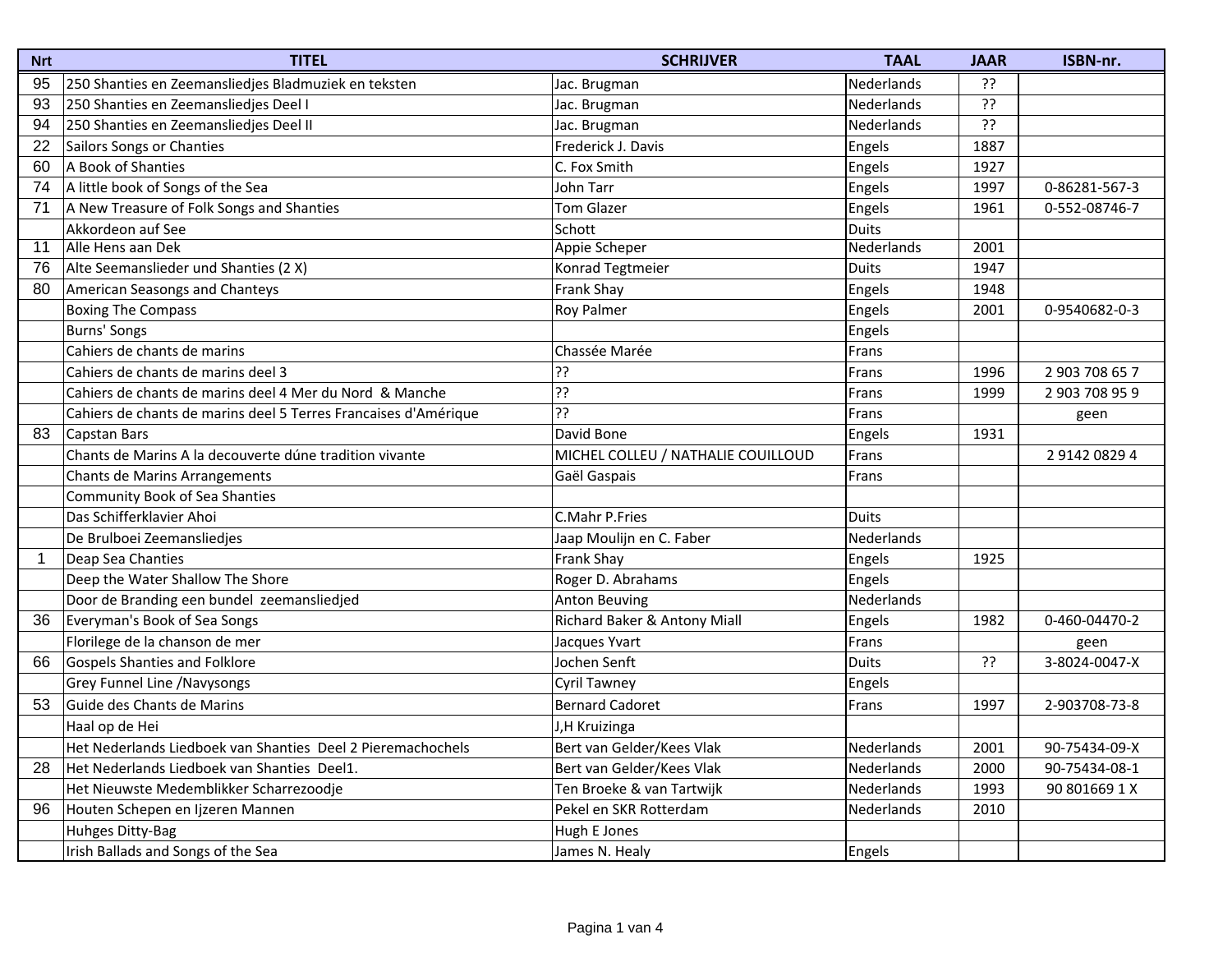| <b>Nrt</b> | <b>TITEL</b>                                | <b>SCHRIJVER</b>             | <b>TAAL</b>  | <b>JAAR</b>    | ISBN-nr.      |
|------------|---------------------------------------------|------------------------------|--------------|----------------|---------------|
| 57         | Irish Songs of the Sea                      | James N. Healy               | Engels       | 1995           | 1-900428-45-8 |
| 77         | Kings Book of Chanties                      | Stanton H. King              | Engels       | 1918           |               |
| 63         | Knurrhahn Seemanslieder und Shanties        | Hans Sikorsky Klaus Prigge   | <b>Duits</b> | 1952           |               |
|            | Knurrhahn Seemanslieder und Shanties Band 1 | Klaus Prigge                 | <b>Duits</b> |                |               |
|            | Knurrhahn Seemanslieder und Shanties Band 2 | Klaus Prigge                 | <b>Duits</b> |                |               |
|            | Les Plus célèbres chansons de marins        | Jean Paul Gisserot           | Frans        | 1999           | 2877473929    |
| 9          | Ongezouten                                  | Pekel Folkgroep              | Nederlands   | 2008           |               |
| 56         | Over Shanty's en seasongs                   | Ton Keesom                   | Nederlands   | 2001           | 90-806792-1-6 |
|            | <b>Quinze Marins &amp; Autre Chansons</b>   | <b>Michel Tonmerre</b>       | Frans        | 1993           | geen          |
|            | <b>Real Sailor Songs</b>                    | John Ashton                  |              |                |               |
|            | Reminder Song Book Sea Songs and Shanty's   | John W. Stubbs               |              |                |               |
| 26         | <b>Rolling Home</b>                         | Udo Brozio                   | Duits        | 2002           | 3-934613-35-7 |
| 33         | Sailors Shanties                            | Richard Runciman Terry       | Engels       | 1919           |               |
| 54         | Sailors' Songs and Shanties                 | Michael Hurd                 | Engels       | 1965           |               |
| 44         | Sailors Treasury                            | Frank Shay                   | Engels       | 1991           | 0-8317-0288-5 |
| 37         | Sailortown                                  | <b>Stan Hugill</b>           | Engels       | 1967           | 7100-1572-0   |
|            | Salt Water ballads                          | John Masefield               |              |                |               |
| 5          | Salty Seasongs and Chanteys                 | <b>Steve Graham</b>          | Engels       | 1943           |               |
|            | Sea Chanteys and Sailors' Songs             | Stuart M. Frank              |              |                |               |
| 78         | Sea Shanties                                | William G. James             | Engels       | ??             |               |
|            | Sea Shanties                                | <b>Stan Hugill</b>           | Engels       |                |               |
| 25         | Sea Songs                                   | KW Gullers/Bo Sundblad       | Engels       | 1976           |               |
| 32         | Sea Songs & Shanties                        | <b>Francis Day</b>           | Engels       | $\overline{z}$ |               |
| 68         | Sea Songs 2 x                               | <b>Burl Ives</b>             | Engels       | 1956           |               |
|            | Sea Songs and Ballads                       | Dibden & Others              |              |                |               |
| 38         | Sea Songs and Shanties                      | R.H.C. Fice and Iris Simkiss | Engels       | 1972           |               |
| 40         | Sea Songs and Shanties                      | W.B.Whall                    | Engels       | 1920           | 0-85174-181-9 |
| 79         | Sea Songs and Shanties                      | <b>Francis Day</b>           | Engels       | 1970           |               |
|            | Seaboot Duff & Handsppike Gruel             | C. Fox Smith                 | Engels       | 1995           | geen          |
|            | Seasongs and Ballads 1917-22                | C. Fox Smith                 | Engels       | 1930           | geen          |
|            | Seasongs and Shanties                       | <b>Roy Palmer</b>            | Engels       |                |               |
|            | Seasongs and Shanties 1927                  | W.B.Whall-Mastermariner      | Engels       |                |               |
|            | Sebbe als Sang Ogen                         | Per Rosenberg                | Deens        |                |               |
| 7          | Seemanslieder und Shanties Band 2           | Tillo Schlunck               | Duits        | 1973           |               |
| 51         | Shanties                                    | Hermann Strobach             | Duits        | 1968           | 522-026-9     |
| 48         | Shanties and Sailors" Songs                 | <b>Stan Hugill</b>           | Engels       | 1969           | 257-65768-1   |
| 49         | Shanties from the Seven Seas                | <b>Stan Hugill</b>           | Engels       | 1994           | 0-913372-70-6 |
|            | Shanties from the seven seas                | Karlheinz Höfer              | Duits        |                |               |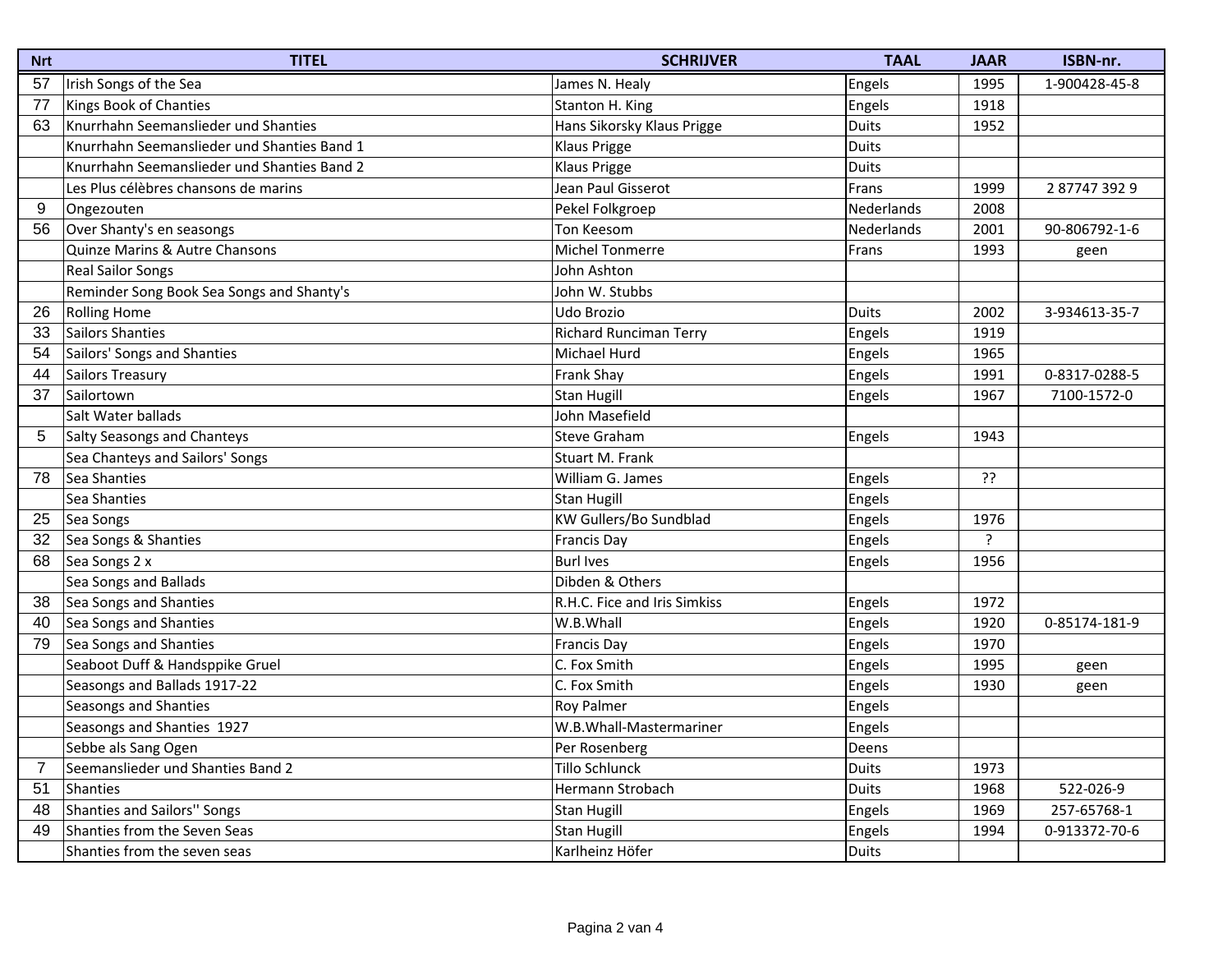| <b>Nrt</b> | <b>TITEL</b>                                                        | <b>SCHRIJVER</b>              | <b>TAAL</b> | <b>JAAR</b> | ISBN-nr.         |
|------------|---------------------------------------------------------------------|-------------------------------|-------------|-------------|------------------|
| 69         | Shanty-Büchlein                                                     | Klaus Buhé                    | Duits       | 1976        |                  |
|            | Shantymen and Shantyboys (Songs of the Sailor and Lumberman)        | William Main Doerflinger      | Engels      | 1951        |                  |
|            | Shell book of Shanties 1952                                         | The Shell Company             | Engels      |             |                  |
|            | <b>Ships Seasongs and Shanties</b>                                  | W.B. Whall-Mastermariner      | Engels      |             | PDF file         |
| 4          | Six Sea Shanties                                                    | A.W. Whitehead                | Engels      | 1925        |                  |
|            | Song and Sketches of the Clearwater Crew                            | Don McLean                    |             |             |                  |
| 21         | Song Book (News Chronicle)                                          | T.P.Ratcliff                  | Engels      | 1931        |                  |
|            | Songs & Shanties 1914-1916                                          | C.Fox Smith                   |             |             |                  |
| 34         | Songs of American Sailorman                                         | Joanna C. Colcord             | Engels      | 1924        |                  |
|            | Songs of the Sailor                                                 | Glenn Grasso                  | Engels      | 1998        | 0-913372-84-6    |
| 42         | Songs of the Sailor and Lumberman                                   | William Main Doerflinger      | Engels      | 1972        |                  |
| 18         | Songs of the Sea                                                    | <b>Henry Newbolt</b>          | Engels      | 1904        |                  |
| 19         | Songs of the Sea                                                    | Paul Glass & Louis C. Singer  | Engels      | 1966        |                  |
| 24         | Songs of the Sea                                                    | C.Villiers Stanford           | Engels      | 1904        |                  |
|            | Songs of the Sea                                                    | <b>Stan Hugill</b>            | Engels      |             |                  |
| 81         | Songs of the Sea                                                    | <b>Terry Kinsey</b>           | Engels      | 1989        | 0-7090-3696-5    |
|            | Songs of the Sea                                                    | <b>Stan Hugill</b>            | Engels      | 1977        | 0-07-031138-2    |
|            | Songs of the Sea                                                    | Paul Glass & Louis Snger      | Engels      | 1966        | geen             |
|            | Songs of the Sea, Rivers, Lakes & Canals                            | Jerry Silverman               | Engels      | 1992        | 156222283x       |
|            | Songs of the Whalemen 1964 / Original Journals                      | Gale Huntington               | Engels      |             |                  |
|            | SONGS THE WHALEMEN SANG                                             | Gale Huntington               | Engels      | 2005        | 0-939511-09-6    |
| 17         | Songs under Sail                                                    | Peter Heaton                  | Engels      | 1963        |                  |
|            | <b>Tall Ship Shanties</b>                                           | <b>Spin Publications</b>      | Engels      |             |                  |
| 88         | The Book of Navy Songs                                              | Joseph W. Crosley             | Engels      | 1955        |                  |
| 61         | The Bosun's Locker                                                  | <b>Stan Hugill</b>            | Engels      | 2006        | 97-809540-682-40 |
|            | The Bosun's Locker (collected articles 1962 - 1973)                 | <b>Stan Hugill</b>            | Engels      |             |                  |
| 30         | The Motherland Songbook Seasongs VOL III                            | R.Vaughan Williams            | Engels      | 1919        |                  |
| 31         | The Motherland Songbook Seasongs VOL IV                             | R.Vaughan Williams            | Engels      | 1919        |                  |
| 98         | The Music of Waters Collection of Sailors Chanties en Working Songs | Laura Alexandrine Smith       | Engels      | 1888        |                  |
| 82         | The Oxford Book of Seasongs                                         | <b>Roy Palmer</b>             | Engels      | 1986        |                  |
|            | The Shanty Book Part 1 / 1921                                       | C. Fox Smith                  | Engels      |             |                  |
| 2          | The Shanty Book Part I                                              | Richard Runciman Terry        | Engels      | 1921        |                  |
| 64         | The Shanty Book Part I (Sailor Shanties)                            | Richard Runciman Terry        | Engels      | 1949        |                  |
| 3          | The Shanty Book Part II                                             | <b>Richard Runciman Terry</b> | Engels      | 1921        |                  |
| 89         | The Shell Book of Sea Shanties                                      | <b>Hereward King</b>          | Engels      | 1952        |                  |
|            | The Singing River                                                   | John Conolly & Bill Meek      | Engels      | 1985        | 09044 51275      |
| 20         | The Valiant Sailor                                                  | Roy Palmer                    | Engels      | 1973        |                  |
|            | Time of the Flying Snow                                             | Gordon Bok                    |             |             |                  |